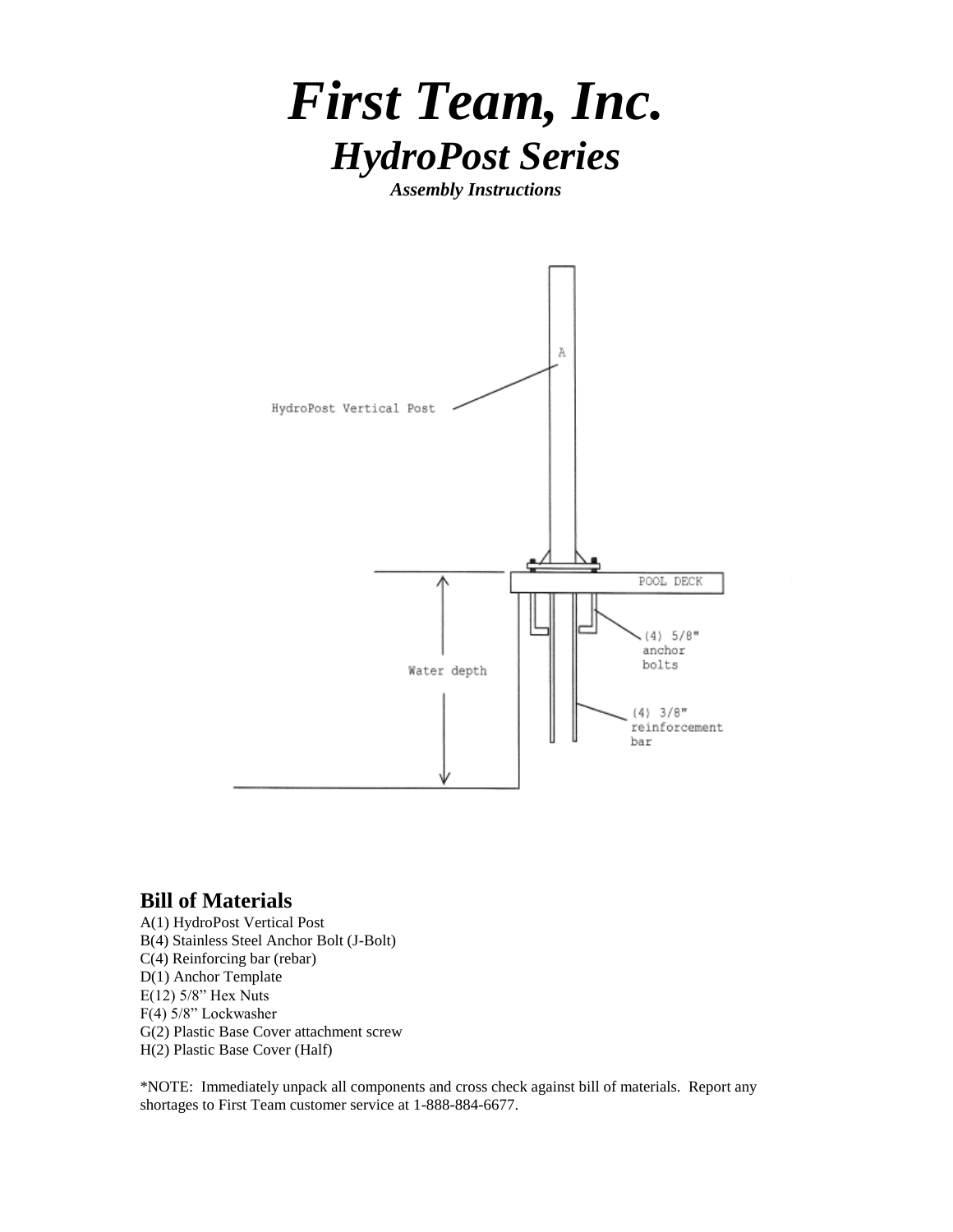1. Choose the proper location to dig for the concrete footing. Use the table below to help determine footing location for your particular package.

| PACKAGE NAME | <b>DISTANCE FROM FRONT OF POLE TO FACE OF</b>                |
|--------------|--------------------------------------------------------------|
|              | <b>BACKBOARD WITH RIM AT 10'</b>                             |
| HydroChamp   | 18"                                                          |
| HydroSport   | 24"                                                          |
| HydroBlast   | Depends upon width of your pool. Measure volleyball net      |
|              | provided to aid in post location relative to your pool width |

- 2. Dig hole 36" deep and 20" square. Be sure to bell out the bottom 12" of the hole to give added stability to the footing. NOTE: If you live in an area where the frost line is below 36" it is advisable to dig to normal frost line. Do not cheat on the hole size, it is imperative that the hole be a minimum of 36" deep and 20" square!
- 3. Assemble the anchor kit as shown in figure B. First thread a 5/8" hex nut (E)  $2\frac{1}{2}$ " of the way on to each stainless J-Bolt (B). Place the threaded end of each J-Bolt through the 4 holes located in the anchor template (D). Then thread a second 5/8" nut on to each J-Bolt until tight against the template, making sure to keep the J-Bolt hooks pointing in toward the center of the template.
- 4. For this step you will need: Level; Broomstick; Tape Measure. The 36" x 20" anchor footing will require approximately 1/3 yard of 3000 psi concrete (18-20 60# sacks of premix concrete). More will be needed if you dig a larger hole. Make certain that you have enough concrete to finish the job. Allowing a portion to dry while you purchase more concrete will weaken the footing.
- 5. Mix the concrete according to the instructions on the bag. It is better to mix it slightly wet than too dry. Fill the hole full to ground level with as little time between batches as possible. Insert the broomstick in 3 or 4 different places and vibrate up and down to settle the concrete. Submerge the (4) anchor footing rebar pieces (C) into the center of the hole spaced evenly. Next set the anchor bolt assembly into the wet concrete, vibrate it as it goes in to make sure the concrete fills in around the J-Bolt hooks. Make sure the template is pressed firmly against the top of the wet concrete. Use the level to ensure that it is level in all directions. Additionally, the center line of the J-Bolts must be parallel with the edge of the playing surface. (See figure C)

## **STOP HERE! Allow footing to cure for seven days before proceeding.**

- 6. Take off the top 5/8" nuts from the J-Bolts, remove the template and discard it.
- 7. Thread a second 5/8" nut on to each J-Bolt down against the nut embedded in the concrete.
- 8. Place the vertical post (A) down over the footing making sure not to damage the J-Bolt threads. Using (4) 5/8" lockwashers and the final (4) 5/8" hex nuts, bolt down post finger tight.
- 9. Level the vertical post by adjusting the 5/8" nuts located underneath the base plate. Then tighten top nuts against the top side of the base plate.